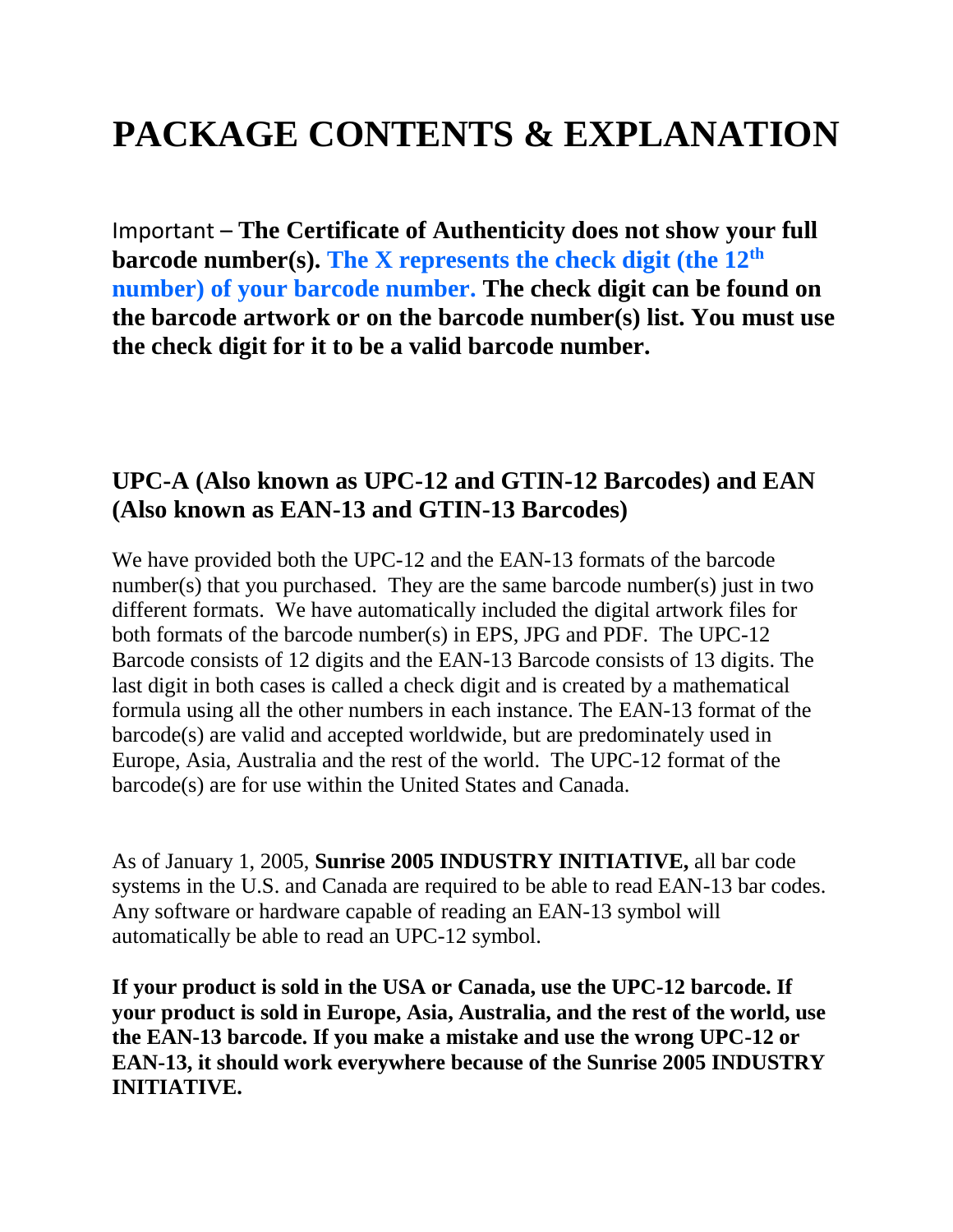## **ARTWORK**

The art files include in your package have your assigned NUMBER and end in .PDF, .JPG and .EPS. The PDF & JPG files are easy to open and can be used and viewed by almost anyone. The EPS file needs a professional art program, like Adobe Illustrator or Coral Draw to open, and is BEST to use for ALL printing purposes to receive the highest quality barcode. Almost all printing companies have programs that can open the EPS file, so just forward the EPS file to your printer to put on your packages or Custom labels. The **PDF & JPG** files are for you to visually see the bar code that you purchased. You also might be able to use these files for your printing needs.

## **CERTIFICATE OF AUTHENTICITY**

**A CERTIFICATE OF AUTHENTICITY** is attached, which means that your barcodes are Unique, only one of its kind, and your barcodes are for your sole, exclusive use. SpeedyBarcodes.com will maintain and keep an up to date **DATABASE OF ALL DIVIDED BARCODE PREFIXES,** including assigned Buyer's Names, Company Names, and Addresses along with other pertinent information. This Database will **CERTIFY** that all divided prefixes were issued only **ONCE** and will contain all the pertinent information of the **New Owner** of **EACH** Unique barcode number.

#### **A UPC & EAN – SPREADSHEET IN EXCEL** and a **UPC & EAN – SPREADSHEET IN PDF FORMAT**

**A UPC & EAN –** Spreadsheet in Excel and a **UPC & EAN –** Spreadsheet in a PDF Format is included in your package. The Excel and PDF spreadsheets contain all your numbers and check digits, the last Digit. The PDF Spreadsheet is permanent, cannot be changed, but the Excel spreadsheet is ideal for you to use to make up your Items list for your vendors or retailers. **You will need this list to give to your resellers (Retail Stores)**. The list should include, but not limited to, your assigned barcode number, product description, your selling price, your suggested retail price and any other pertinent information that would be useful to the wholesaler or retailer, like colors, sizes, etc.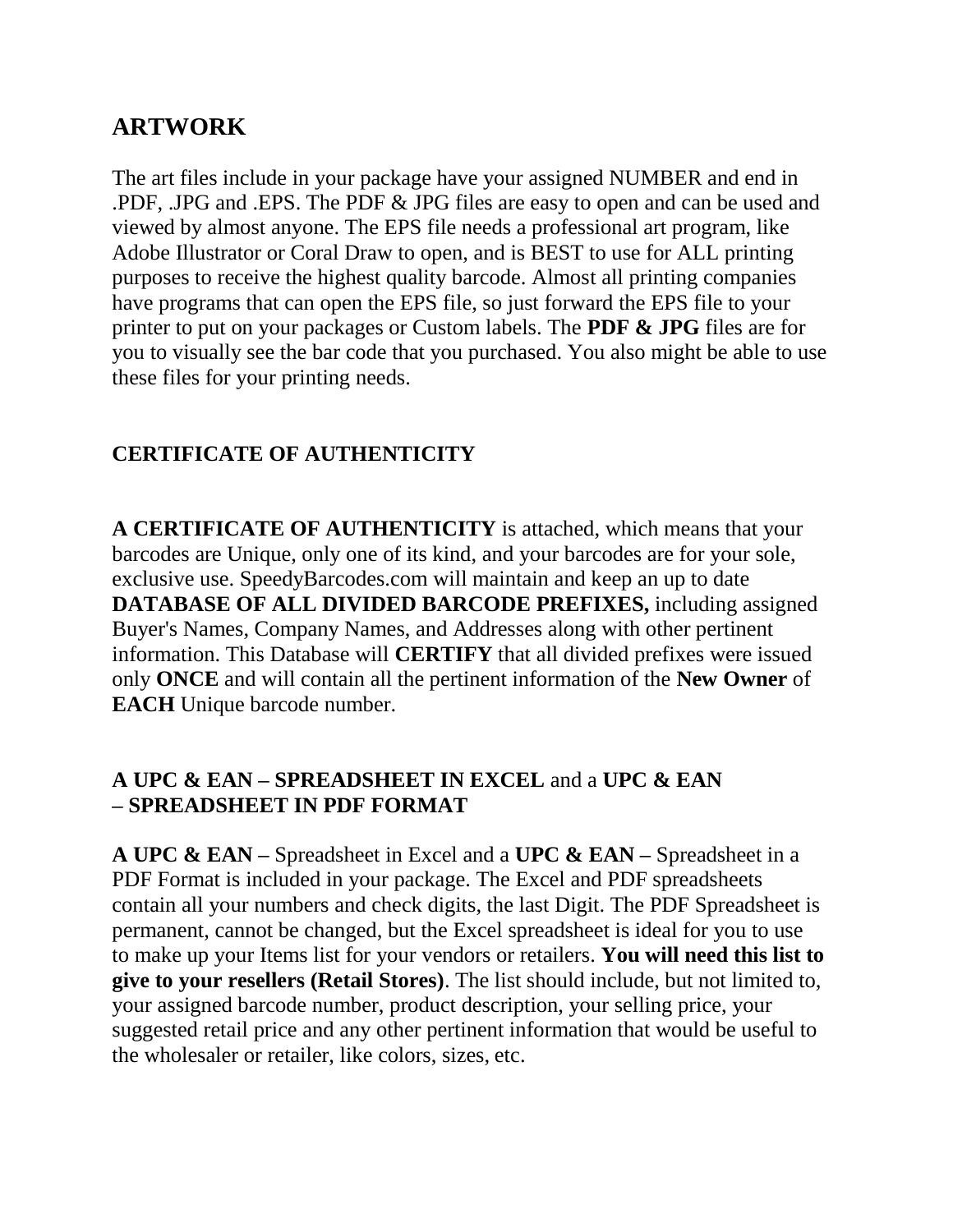#### **BARCODE PRINTED SIZE**

The size of your barcode is very important. We send the digital artwork to you at **100%** that is what it is called when it is approximately **1.5" x 1".** If you have to change the size, the **width should never go below 80%** or 1.2", but the height can be truncated down as small as you want, but we would recommend not going below .25". If you have the room or space, it is recommended that you do not change anything and **use the barcode as we send it to you**. The **EPS file that we send to you should be used in all your graphic designs**. Unless you have the correct Graphic Programs, **you will not be able to open the EPS file**, but you should be able to open the **PDF & JPG files** for your viewing pleasure. For reproduction results, the EPS file should be forwarded to all your professional people doing designs and layouts for you. They will have the Graphic Programs to work with and open the EPS file.

#### **REMEMBER**

Your Barcodes purchased from SpeedyBarcodes.com will **NEVER EXPIRE**.

Your Barcodes purchased from SpeedyBarcodes.com will **NEVER HAVE A RENEWAL FEE**.

#### You **DO NOT HAVE TO REGISTER YOUR BARCODES**.

Your Barcodes will be **SCANNABLE THROUGH OUT THE WORLD**.

#### **YOUR BARCODES FROM SPEEDYBARCODES.COM ARE LEGAL AND LEGITIMATE**

All of SpeedyBarcodes.com's numbers, that we sell to you, were originally issued by the UCC (Uniform Code Council), known today as GS1 and were issued prior to August 28, 2002. That date is important because GS1 started sending out renewal notices insisting that past prefix holders pay renewal fees and agree to the new terms and conditions. Eventually, a class action suit was filed against GS1, in the State of Washington, and GS1 lost. All prefix owners prior to August 28, 2002, became discharged from any GS1's renewal fees and a new codified agreement. The settlement agreement provides that if a prefix holder paid a membership fee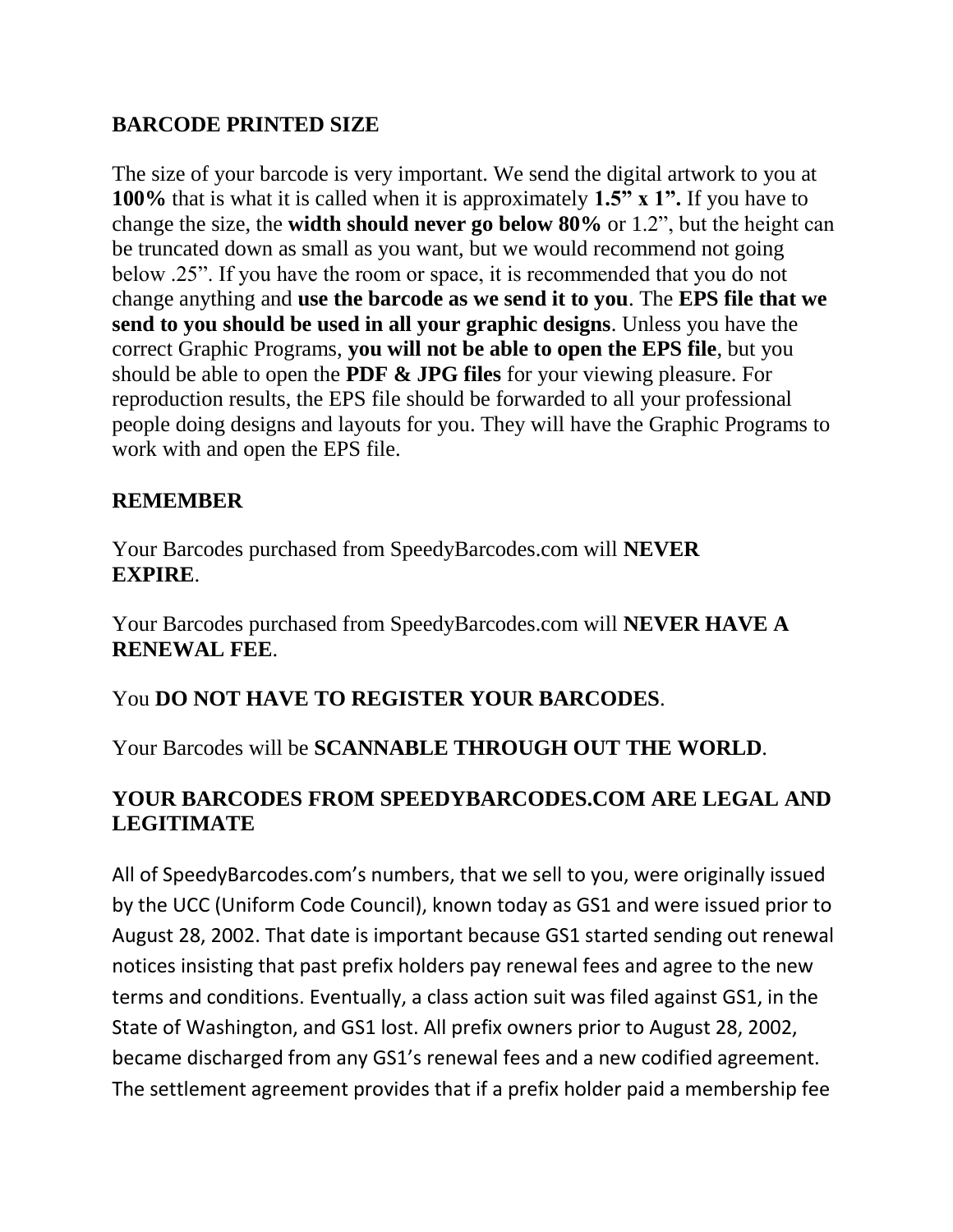to the UCC prior to August 28, 2002, the prefix holder will be entitled to perpetual membership in the UCC and not be obligated to pay annual renewal fees to the UCC, either now or in the future. Also, the Terms and Conditions of the original ownership agreement with the prefix holder and the UCC, was deemed null and void. All the barcodes sold by SpeedyBarcodes.com are included in the terms and conditions as stated above and therefore, all our barcodes are Legal and Legitimate.

## **THE ITF-14 BARCODE AND HOW IS IT USED**

**The ITF-14 barcode is based on the I 2 of 5 symbology. This Symbology is also known as: UPC Shipping Container Symbol ITF-14, ITF14, Case Code, UPC Case Code, EAN/UCC-14, EAN-14, UCC-14, GTIN-14, and I 2 of 5 Case Pack. The ITF-14 Number is created from the UPC12 number of the products that are inside the cases, cartons or pallets and is used to mark cases, cartons or pallets that contain products which have a UPC or EAN product identification number.**

## **The ITF-14 is 14 digits and The ITF-14 is CREATED FROM YOUR BARCODE NUMBER (UPC-12) in the following way:**

Your barcode number(UPC-12) is preceded by 2 digits. The next 11 digits of your barcode number follow and the last digit (the Check digit) will be different than your UPC-12 number.